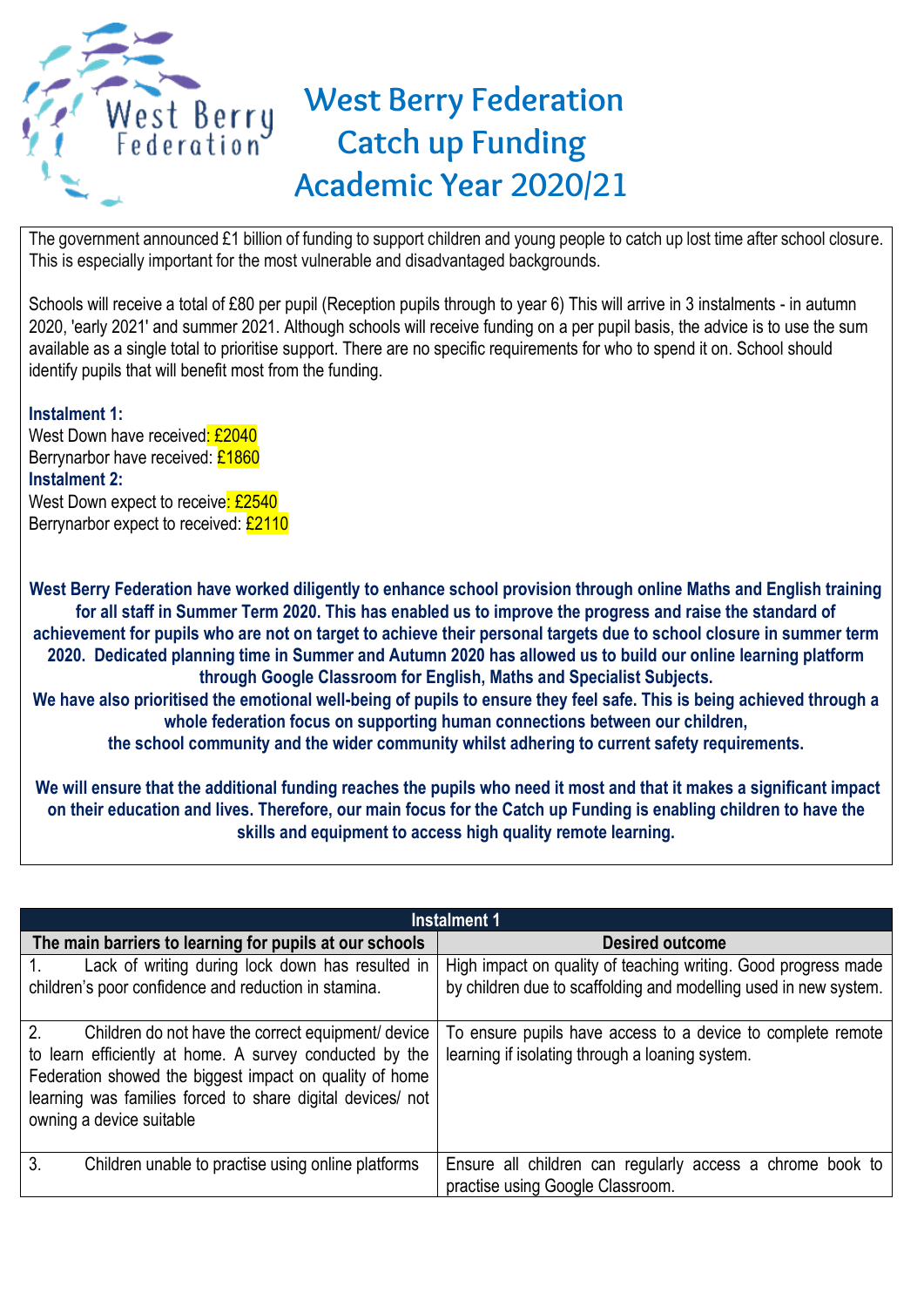|          |  |  |  |  |  |  | Lack of resources – especially reading books- to $\vert$ To have enough book band books to sort into packs that can be |
|----------|--|--|--|--|--|--|------------------------------------------------------------------------------------------------------------------------|
| families |  |  |  |  |  |  | allow an isolation period between loaning to different borrowed for a week and quarantined between uses.               |
|          |  |  |  |  |  |  |                                                                                                                        |

| <b>Planned Expenditure</b> |          |                                         |                                                          |  |  |  |
|----------------------------|----------|-----------------------------------------|----------------------------------------------------------|--|--|--|
|                            |          | <b>Instalment 1</b>                     |                                                          |  |  |  |
|                            | Cost     | Activity                                | How will success be measured?                            |  |  |  |
| Stuff<br>Write<br>The      | £250     | Training cascaded to staff.             | Children will make good or better progress               |  |  |  |
| Training<br>and            |          | Resources bought for displays.          | within their writing.                                    |  |  |  |
| <b>Resources</b>           |          |                                         | Children's stamina will build quickly through            |  |  |  |
|                            |          |                                         | the term.                                                |  |  |  |
|                            |          |                                         | Children's confidence to write will improve.             |  |  |  |
| Chrome books for           | £2,700   | Purchase enough chrome books for all of | ALL children in KS2 able to practise skills in           |  |  |  |
| KS <sub>2</sub>            |          | KS2 to use                              | school of using Google classroom and                     |  |  |  |
|                            |          |                                         | Hangouts.                                                |  |  |  |
|                            |          |                                         | All KS2 children able to borrow if needed to<br>isolate. |  |  |  |
|                            |          |                                         | Uptake of home learning will significantly               |  |  |  |
|                            |          |                                         | improve.                                                 |  |  |  |
|                            |          |                                         | The system will allow us to support                      |  |  |  |
|                            |          |                                         | children required to learn from home, so that            |  |  |  |
|                            |          |                                         | children learning from home and in school                |  |  |  |
|                            |          |                                         | follow the same ambitious curriculum.                    |  |  |  |
| Purchase<br>reading        | £985     | Top up lower book bands to allow packs  | All EYFS and KS1 children able to borrow                 |  |  |  |
| books for beginning        |          | of 5 book to be taken home on weekly    | books on a weekly basis for home reading.                |  |  |  |
| book band levels           |          | basis (allowing quarantine time between |                                                          |  |  |  |
|                            |          | families).                              |                                                          |  |  |  |
| <b>Total</b>               | £3935.00 |                                         |                                                          |  |  |  |
| Funds available            | £3900.00 |                                         |                                                          |  |  |  |

| <b>Planned Expenditure</b>                                          |       |                                                                                   |                                                                                                                                                                                                                                                                                 |  |  |
|---------------------------------------------------------------------|-------|-----------------------------------------------------------------------------------|---------------------------------------------------------------------------------------------------------------------------------------------------------------------------------------------------------------------------------------------------------------------------------|--|--|
| <b>Instalment 2</b>                                                 |       |                                                                                   |                                                                                                                                                                                                                                                                                 |  |  |
|                                                                     | Cost  | Activity                                                                          | How will success be measured?                                                                                                                                                                                                                                                   |  |  |
| <b>Books</b><br>Hooked on<br>Training<br>and<br><b>Resources</b>    | £250  | Training cascaded to staff.<br>Resources bought for displays.                     | Children will make good or better progress<br>within their reading comprehension.<br>Children's stamina will build quickly through<br>the term.<br>Children's confidence to talk about literature<br>and use vocabulary and techniques in their<br>spoken language and writing. |  |  |
| Speech Link                                                         | £500  | Purchase<br>diagnostic<br>Licence<br>for<br>assessment and intervention materials | Teachers have clear understanding<br>of.<br>targeted children's development and the<br>support needed.<br>Children supported to make progress as<br>measured by exit assessment.                                                                                                |  |  |
| Additional staffing to<br>provide support to<br>identified children | £2900 | Following assessment - support planned<br>for children to meet individual needs   | ALL children in KS2 able to practise skills in<br>school of using Google classroom and<br>Hangouts.<br>All KS2 children able to borrow if needed to<br>isolate.                                                                                                                 |  |  |